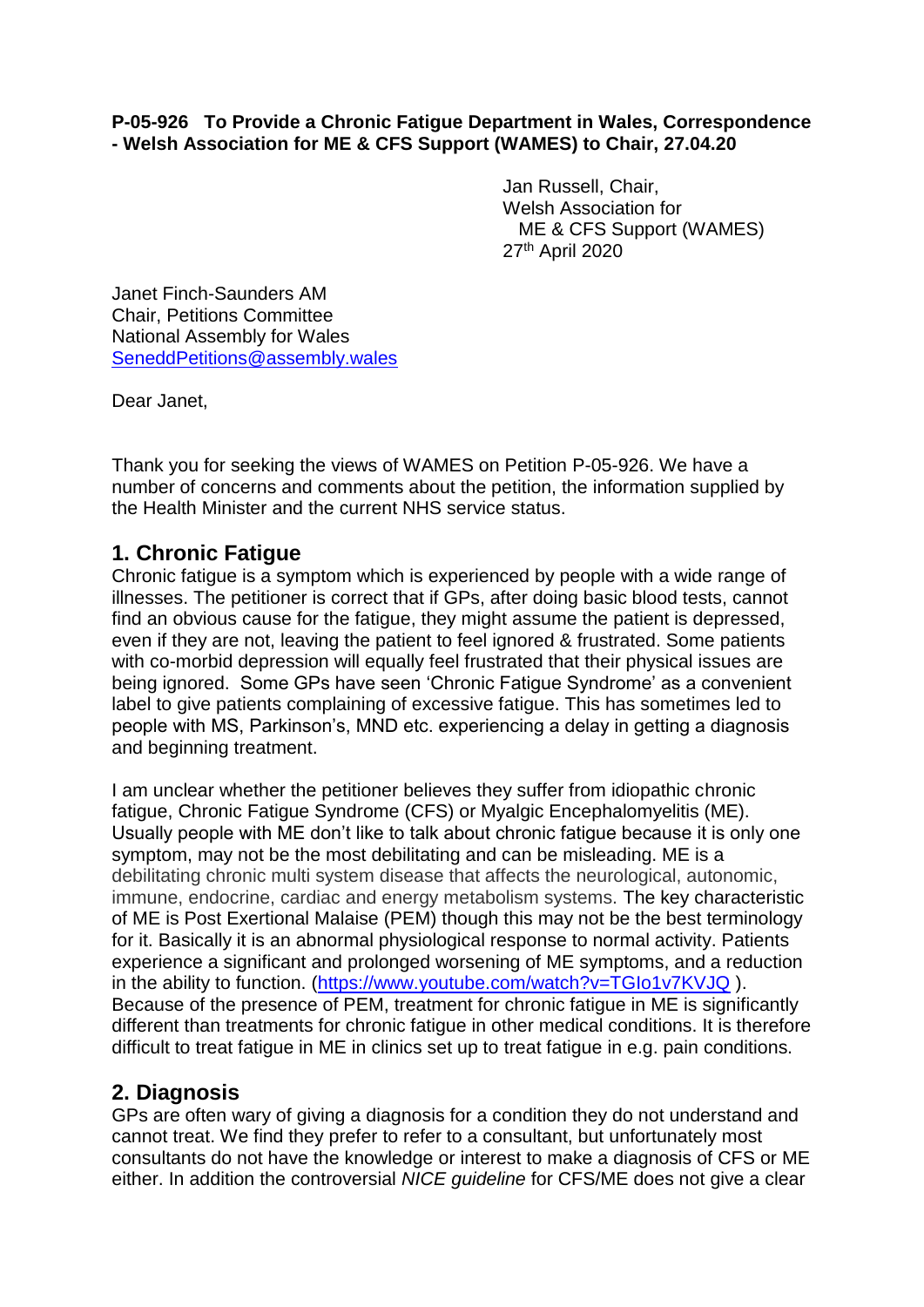picture of ME, making it difficult for doctors to accurately distinguish ME from other fatiguing conditions. The *NICE Guideline* is currently being revised, hopefully to recognise PEM as a defining feature and to recommend treatments & management strategies which acknowledge exercise or activity intolerance. The current guideline's treatment recommendations were based on research which has since been discredited (PACE trial). Unfortunately due to the Covid-19 crisis the completion date will inevitably be postponed well into 2021. There are a number of more evidence based diagnostic guides available, but none has the standing in the UK medical community that NICE has, thought the *BMJ Good Practice guide* for CFS/ME does acknowledge the defining characteristic of PEM and the potential dangers of exercise programmes.

# **3. Current healthcare services for ME & CFS**

**Complementary therapies & alternative** remedies - In the absence of understanding and advice from doctors we find that a number of patients are driven to seeking out alternative remedies for symptoms. Some of these can be very expensive, and while having some effect for some people with ME, are unlikely to treat the underlying dysfunction, so the patient continues to feel unwell, and financially poorer. The petitioner mentions the Myers Infusion, a cocktail of vitamins and minerals, as a potential treatment, which is not available on the NHS. A 2009 trial of Myers-type IV cocktail *v* placebo in Fibromyalgia patients found that no statistically significant differences were seen between *Intravenous micronutrient therapy* (IVMT) and placebo. I am not aware of any research trials in ME or chronic fatigue, but I suspect that it is unlikely it will become an option for the NHS in the foreseeable future.

**ME/CFS Clinic** - The ME/CFS clinic in North East Wales, mentioned by the Health Minister, offers management strategies based on the ACT protocol (Acceptance and Commitment Therapy). You need a diagnosis before referral, and I understand that not all people referred do in fact have an accurate diagnosis. The clinic is helpful for some mobile patients who can travel without causing a deterioration in symptoms. It has no medical input which means that medical problems can be overlooked. There is no follow up service and we know of one patient who went on to commit suicide. There is also no known outreach service, so it cannot help the many housebound patients in the area. The clinic is run by a part time clinical psychologist, who is heading for retirement, so it is uncertain how long it will be able to offer help to the small numbers it currently caters for.

**Pain clinics** - There are a few pain/ fatigue clinics that accept a small number of ME patients: Bronllys hospital (Powys), Llanfairfechan (Conwy), Cardiff and possibly the Swansea Bay pain service. Unfortunately they do not cater for people with exercise intolerance and PEM, so patients have to participate with care. The graded exercise/activity approach offered by some is the approach found to be unhelpful for people with ME. We have received a number of reports from people with ME who deteriorated markedly following attendance at the Llanfairfechain clinic. It has been impossible to find anyone within Betsi Cadwalladr UHB to take this seriously and the clinic continues to operate. We understand that pain clinics in Cardiff and Swansea Bay would like to extend their services to people with ME but do not have the capacity to do so, and have not received financial support for people with ME from their Health Boards. In addition the Bronllys hospital site is not accessible and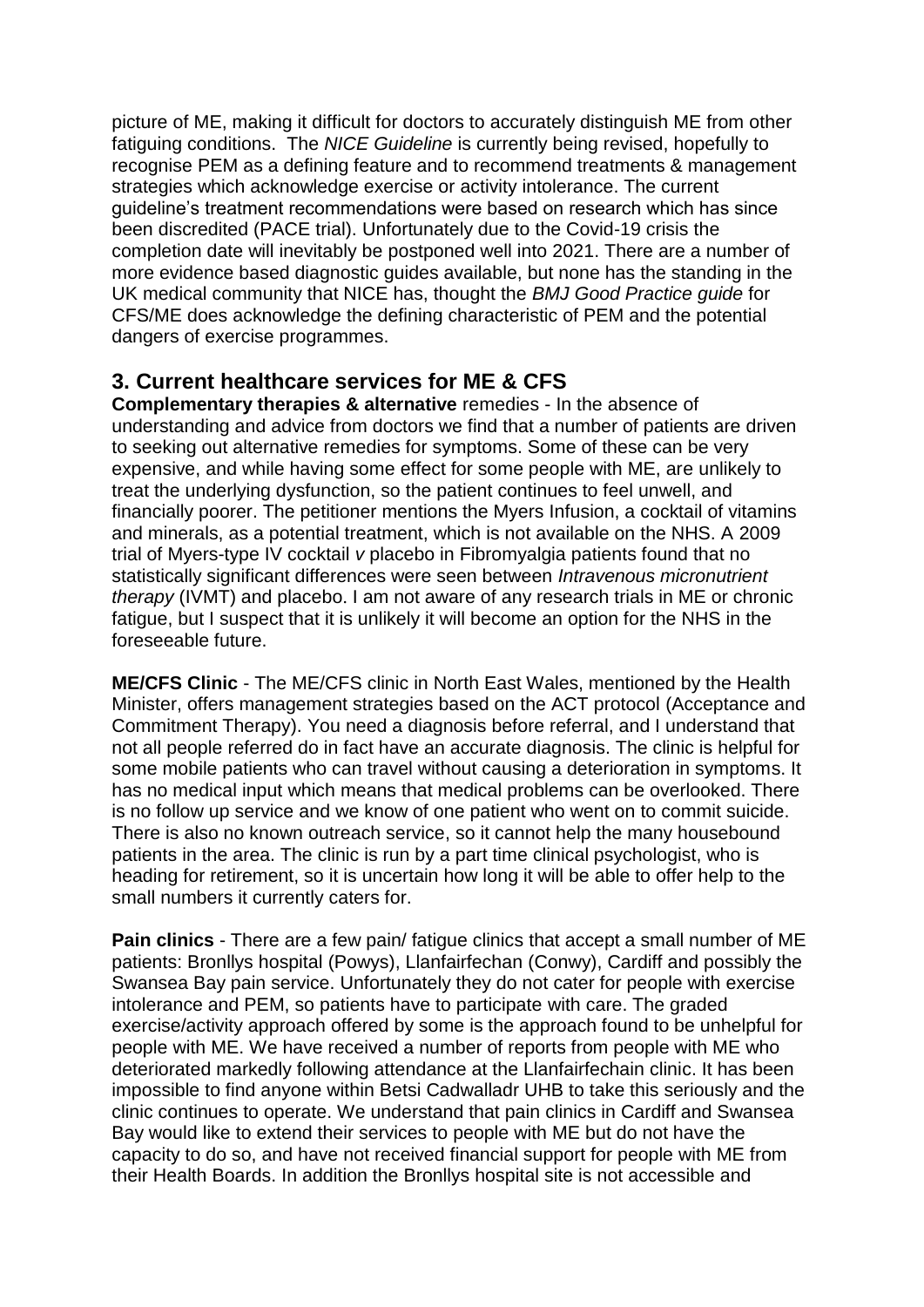cannot accept people with limited function or in wheelchairs. The inpatient service is unsuitable for anybody who is not able to self-care or cook for themselves. The service's outreach fatigue and pain classes in different parts of Powys require a patient to be well enough to travel, so even *if* patients wished to attend, most couldn't.

**Neuro clinics** - Some years ago I asked Powys Neuro Clinics to accept patients with ME as it appeared to offer a suitable approach to helping patients by maximising function without causing harm, but I was told there was already provision for ME & CFS at the Bronllys pain & fatigue clinic!

**EPP** – some mobile people with ME have benefitted from attending Chronic Conditions Self-management courses, but as with the Pain clinics, fluctuating symptoms and travel induced relapses have meant not all can complete the course. Suitability is also dependent on the volunteer leader of each course understanding that exercise isn't good for everyone, so that pressure isn't applied on participants. There is an online self-management course in north Wales but we have received no reports of people with ME accessing it, maybe because people are wary, particularly in North Wales, of the NHS approach to ME. In 2018 Christine Roach, the programme manager for EPP, asked me to meet her to discuss setting up an ME specific self-management course, which I thought would be worthwhile, but that meeting has not materialised.

**Technology** – the pilot work done by Powys & AB HBs into digital support highlighted that those ME patients with acceptable broadband, technological knowhow and ability to cope with screen time could benefit from online and video consultations, *if* there were experienced and/or sympathetic health professionals to interact with.

**Patient information** – I did some preparatory work on patient leaflets for the Implementation/ Advisory Group last year, but eventually was told that unless they followed the current *NICE guidelines* the leaflets would not be passed by the WG. This would not have been helpful for patients, so I stopped working on them.

# **Future Service Development for ME & CFS**

The petitioner would like to see a Chronic Fatigue Department set up 'with a view to individuals being assessed properly.' Getting an accurate diagnosis is critical, but the *NICE guideline* and other sources suggest that diagnosis is possible in primary care, with only complex cases being referred on. Setting up a condition-specific service requires that GPs will refer people to it and HBs are convinced of the need. Also there would need to be many such services around Wales as travel can be highly detrimental for moderately and severely affected patients. There would also need to be equivalent paediatric services as the condition affects a significant number of children and young people as well.

For years WAMES has been asking for a commitment Wales-wide to:

 **Set up a rolling programme of training and awareness raising for GPs, paediatricians** *and* **other health professionals.** There have been many attempts by WAMES and others to encourage the existing training schemes to include ME, with little success.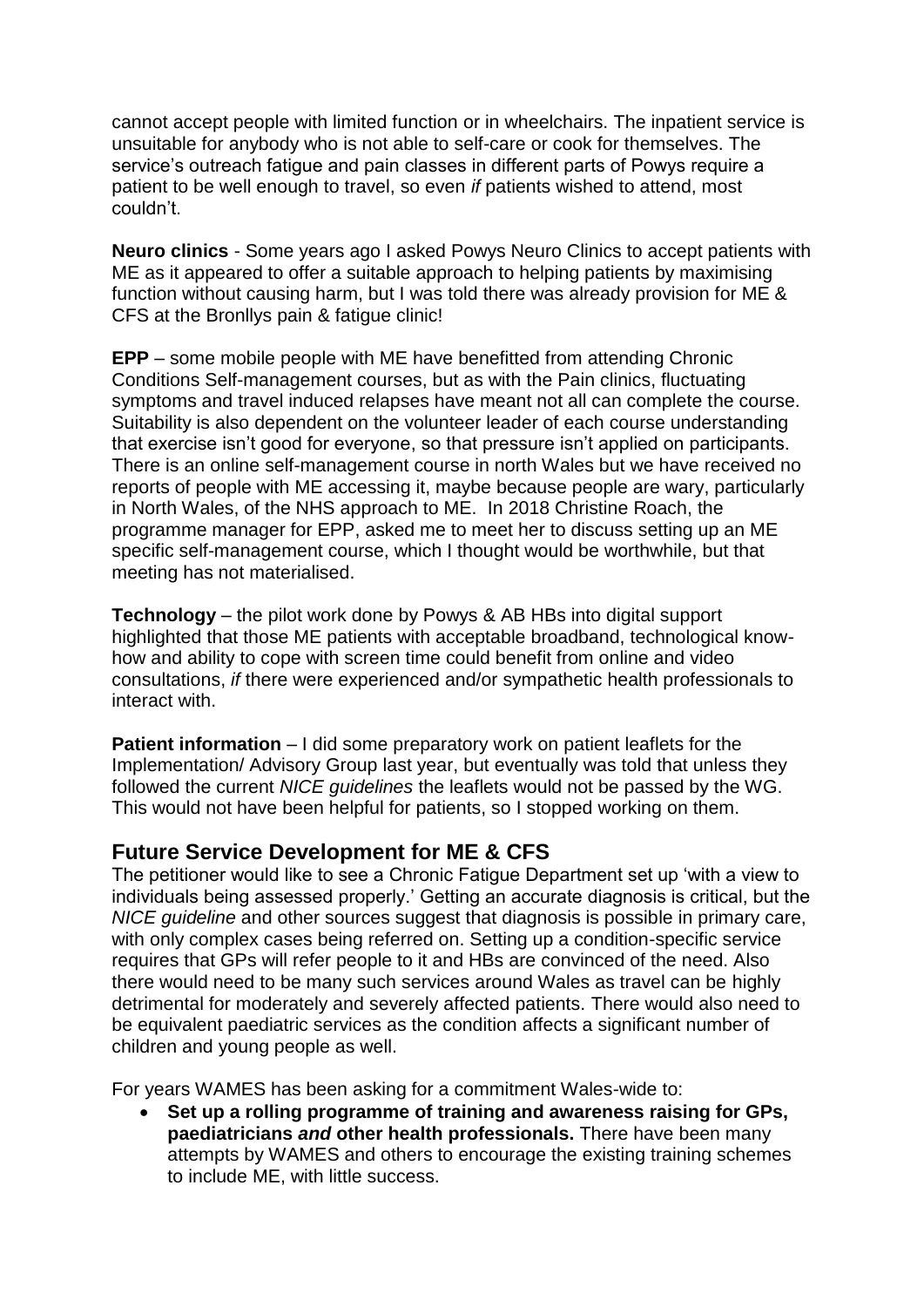- **Ensure that the trainers have experience of ME**, and are not just interested professionals sharing partial information or even misinformation. Also, it would be important to ensure that patient stories are included so a better understanding of the debilitating impact of the disease is communicated. [At the beginning of March *Health Education and Improvement Wales (HEIW)* hosted a GP training session in Cardiff led by Dr Nina Muirhead, a dermatology surgeon in Buckinghamshire. Nina also has a part time role at Cardiff Medical School and has had ME for a few years. This was very well received by participants. There was no plan for further sessions to be offered elsewhere in Wales.]
- **Develop an e-learning programme for GPs**. Although the RCGP developed one some years ago ME specialists find it misrepresents ME as a psychosocial fatigue condition and is not based on the growing body of research which points to the presence of multi-system dysfunction. At the request of the HEIW Dr Muirhead is currently developing an e-learning module, although it is uncertain when this might be ready, or even *if* it will be acceptable to the Welsh Government, as it won't follow the *NICE guideline*.
- **Ensure people with a diagnosis of ME are recorded via SNOMED** so HBs can plan appropriate local services and make a case for a specialist service. It is estimated, based on studies by the ME/CFS Biobank at the *London School of Hygiene & Tropical Medicine*, that there could be between 13,000 and 14,000 people of all ages in Wales with ME/CFS, 25% of whom are house or bed bound. It is clearly important to know where they are, what age and how severely affected they are (bed or housebound, or capable of part time work, with support).
- **Simple patient information, accessible online.** One of the plans for the patient info that I was writing for the *Advisory Group* was to put it online so patients could access it, even if their local GPs were not willing or able to advise them. It would appear that the only website where this could be done was as a link from the NHS Direct page on CFS/ME, and it was unclear who would be responsible for 'owning' and updating the leaflets. Individual HB websites are organised differently to each other and sometimes the only place they could host such patient leaflets would be on the pages of a specific service (if there were services for ME & CFS). Alternatively a charity could do it with NHS Wales endorsement, but WAMES doesn't unfortunately have the capacity to do this and we are not the only ME charity whose financial future is uncertain.
- **Identify GPs, paediatricians and consultants with a 'special interest' in ME and CFS,** provide them with training and support so they can establish a development strategy and services in their areas. Health Boards have named Clinical Leads in accordance with the 2014 *Task & Finish Group Report* but these are mostly therapists working in pain, or Board members with a largely administrative oversight of a range of conditions*.* Until there are 'clinical champions' in the Health Boards, speaking up for ME patients it is hard to see how services can develop in an appropriate way for each area of Wales.

# **Welsh Government initiatives for ME**

WAMES has been involved with all the Welsh Government initiatives for ME & CFS over the years: the *Masterclasses* with poor uptake in 2002; the first *Task & Finish Group Report* in 2010; the second *Task & Finish Group Report* in 2014, the *T&FG*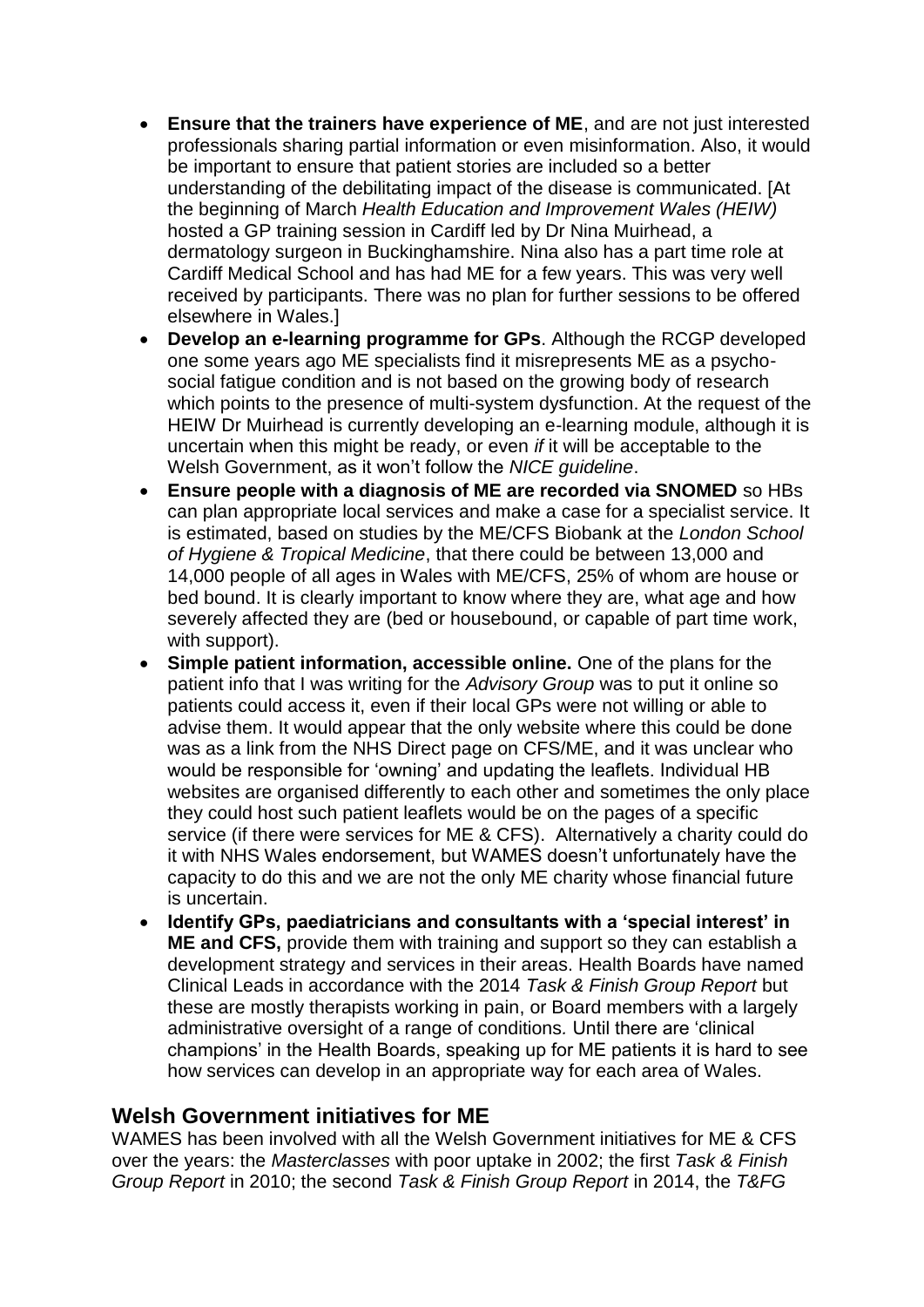*Report Implementation Group* 2014-2019. The *T&F Groups* covered ME, CFS, & Fibromyalgia (FM), which is a pain condition. While individual health professionals got involved in the initiatives, many had experience only of FM. Not all Health Boards have been consistently represented on the groups and most have not been prepared to commit any money or resources to help the ME/CFS/FM leads implement the recommendations of the 2014 Report.

The *Implementation Group* (renamed *Advisory Group*) has consisted of Welsh Government staff, therapists, patient reps and a few doctors. The doctors' experience has been largely in Fibromyalgia. The decision to merge the Implementation/ *Advisory Group* with other pain groups into a *Long Term Pain and Musculoskeletal Conditions Advisory Group* was mooted by Kevin Francis of the *Health Policy Directorate*, who has responsibility for all these conditions and was concerned about the lack of headway the ME, CFS & FM group had made with Health Boards.

The Health Minister is mistaken that 'this approach has received an overwhelmingly positive response from members of all the groups affected'. WAMES, Action for ME and the North East Wales ME/CFS clinic all expressed grave reservations that ME would get lost in a group of pain conditions, particularly if the name focuses on them. Kevin assures me that the name is a 'working title', but it is hard to see how the serious shortcomings in care for ME will be addressed alongside conditions that already have significant medical and clinical support.

Over the last 20 years the CE of the NHS and successive health ministers have requested feedback from Health Boards on the progress in implementing services. Not all Health Boards have responded and those that have, in my opinion, have shown little understanding of the reports' recommendations and little commitment to making service improvements. Unlike the Delivery Groups, the ME/CFS & FM Advisory Group has not been able to give directives, just recommendations, and has provided HBs with no money to fund any changes.

# **WAMES' role in future Welsh Government initiatives**

Before Covid-19, WAMES was aware that we would have to make difficult decisions about what was a good use of our very limited finances and we have debated whether travelling to the new *Advisory Group* meetings would be worthwhile. What will happen to our financial situation and the launch of the new *LTP&MC Advisory Group* in the 'new Covid-19 world' remains to be seen. There may still be some value in having an input into developing strategies that encourage Health Boards to develop 'patient and professional education, effective diagnosis, self-management techniques' etc. but without the medical expertise supporting us it could be an uphill struggle to get noticed by health boards an persuade them to apply those strategies to ME.

In a world where shielding will have to continue for 'at risk' groups for an unknown length of time, it will not be possible for most of the WAMES team to leave home, let alone travel to meetings. Unfortunately video conferencing at the Welsh Government offices has not been very successful in the past. So there are a number of questions surrounding WAMES' continued involvement in Welsh Government initiatives for ME. What would make that worthwhile would be for ME to be taken seriously by the NHS